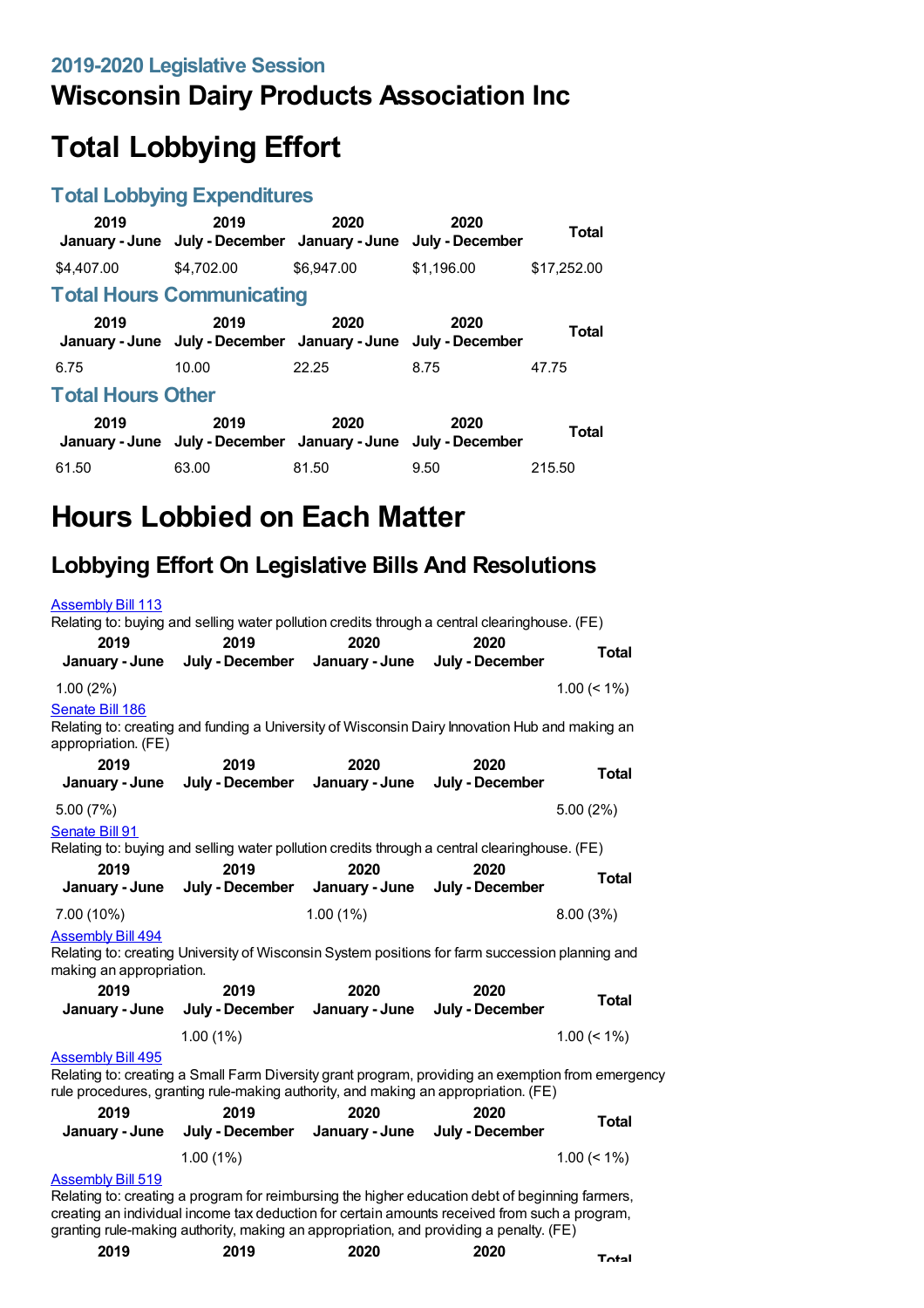| January - June                                  | July - December         | January - June                                                                                                                                                                                                                                                                                     | July - December         | <b>I</b> Utal  |
|-------------------------------------------------|-------------------------|----------------------------------------------------------------------------------------------------------------------------------------------------------------------------------------------------------------------------------------------------------------------------------------------------|-------------------------|----------------|
|                                                 | 1.00(1%)                |                                                                                                                                                                                                                                                                                                    |                         | $1.00 \le 1\%$ |
| Senate Bill 448<br>making an appropriation.     |                         | Relating to: creating University of Wisconsin System positions for farm succession planning and                                                                                                                                                                                                    |                         |                |
| 2019<br>January - June                          | 2019<br>July - December | 2020<br>January - June                                                                                                                                                                                                                                                                             | 2020<br>July - December | <b>Total</b>   |
|                                                 | 1.00(1%)                |                                                                                                                                                                                                                                                                                                    |                         | $1.00 \le 1\%$ |
| Senate Bill 453                                 |                         | Relating to: creating a Small Farm Diversity grant program, providing an exemption from emergency<br>rule procedures, granting rule-making authority, and making an appropriation. (FE)                                                                                                            |                         |                |
| 2019<br>January - June                          | 2019<br>July - December | 2020<br>January - June                                                                                                                                                                                                                                                                             | 2020<br>July - December | <b>Total</b>   |
|                                                 | 1.00(1%)                |                                                                                                                                                                                                                                                                                                    |                         | $1.00 \le 1\%$ |
| Senate Bill 472                                 |                         |                                                                                                                                                                                                                                                                                                    |                         |                |
| 2019                                            | 2019                    | Relating to: creating a program for reimbursing the higher education debt of beginning farmers,<br>creating an individual income tax deduction for certain amounts received from such a program,<br>granting rule-making authority, making an appropriation, and providing a penalty. (FE)<br>2020 | 2020                    |                |
| January - June                                  | July - December         | January - June                                                                                                                                                                                                                                                                                     | July - December         | <b>Total</b>   |
|                                                 | 1.00(1%)                |                                                                                                                                                                                                                                                                                                    |                         | $1.00 \le 1\%$ |
| <b>Assembly Bill 207</b><br>appropriation. (FE) |                         | Relating to: creating and funding a University of Wisconsin Dairy Innovation Hub and making an                                                                                                                                                                                                     |                         |                |
| 2019<br>January - June                          | 2019<br>July - December | 2020<br>January - June                                                                                                                                                                                                                                                                             | 2020<br>July - December | <b>Total</b>   |
|                                                 | 1.00(2%)                |                                                                                                                                                                                                                                                                                                    |                         | $1.00 \le 1\%$ |
| <b>Assembly Bill 524</b><br>2019                | 2019                    | Relating to: farmer tuition assistance grants and making an appropriation. (FE)<br>2020                                                                                                                                                                                                            | 2020                    |                |
| January - June                                  | July - December         | January - June                                                                                                                                                                                                                                                                                     | July - December         | <b>Total</b>   |
|                                                 | 1.00(2%)                |                                                                                                                                                                                                                                                                                                    |                         | $1.00 \le 1\%$ |
| Senate Bill 505<br>2019                         | 2019                    | Relating to: farmer tuition assistance grants and making an appropriation. (FE)<br>2020                                                                                                                                                                                                            | 2020                    |                |
| January - June                                  | July - December         | January - June                                                                                                                                                                                                                                                                                     | July - December         | <b>Total</b>   |
|                                                 | 1.00(2%)                |                                                                                                                                                                                                                                                                                                    |                         | $1.00 \le 1\%$ |
| <b>Assembly Bill 515</b><br>authority. (FE)     |                         | Relating to: labeling food as a type of dairy product or as a dairy ingredient and granting rule-making                                                                                                                                                                                            |                         |                |
| 2019<br>January - June                          | 2019<br>July - December | 2020<br>January - June                                                                                                                                                                                                                                                                             | 2020<br>July - December | <b>Total</b>   |
|                                                 | 3.00(4%)                | $1.00(1\%)$                                                                                                                                                                                                                                                                                        |                         | 4.00 (2%)      |
| <b>Assembly Bill 516</b><br>2019                | 2019                    | Relating to: labeling a food product as a type of milk and granting rule-making authority. (FE)<br>2020                                                                                                                                                                                            | 2020                    |                |
| January - June                                  | July - December         | January - June                                                                                                                                                                                                                                                                                     | July - December         | <b>Total</b>   |
|                                                 | 4.00 (5%)               | 1.00(1%)                                                                                                                                                                                                                                                                                           |                         | 5.00(2%)       |
| Senate Bill 463<br>authority. (FE)              |                         | Relating to: labeling food as a type of dairy product or as a dairy ingredient and granting rule-making                                                                                                                                                                                            |                         |                |
| 2019                                            | 2019                    | 2020                                                                                                                                                                                                                                                                                               | 2020                    | <b>Total</b>   |
| January - June                                  | July - December         | January - June                                                                                                                                                                                                                                                                                     | July - December         |                |
| Senate Bill 466                                 | 7.00 (10%)              | $1.00(1\%)$                                                                                                                                                                                                                                                                                        | 1.00(8%)                | 9.00(3%)       |
|                                                 |                         | Relating to: labeling a food product as a type of milk and granting rule-making authority. (FE)                                                                                                                                                                                                    |                         |                |
| 2019<br>January - June                          | 2019<br>July - December | 2020<br>January - June                                                                                                                                                                                                                                                                             | 2020<br>July - December | <b>Total</b>   |
|                                                 | 8.00 (11%)              | 1.00(1%)                                                                                                                                                                                                                                                                                           | 1.00(8%)                | 10.00 (4%)     |
|                                                 |                         |                                                                                                                                                                                                                                                                                                    |                         |                |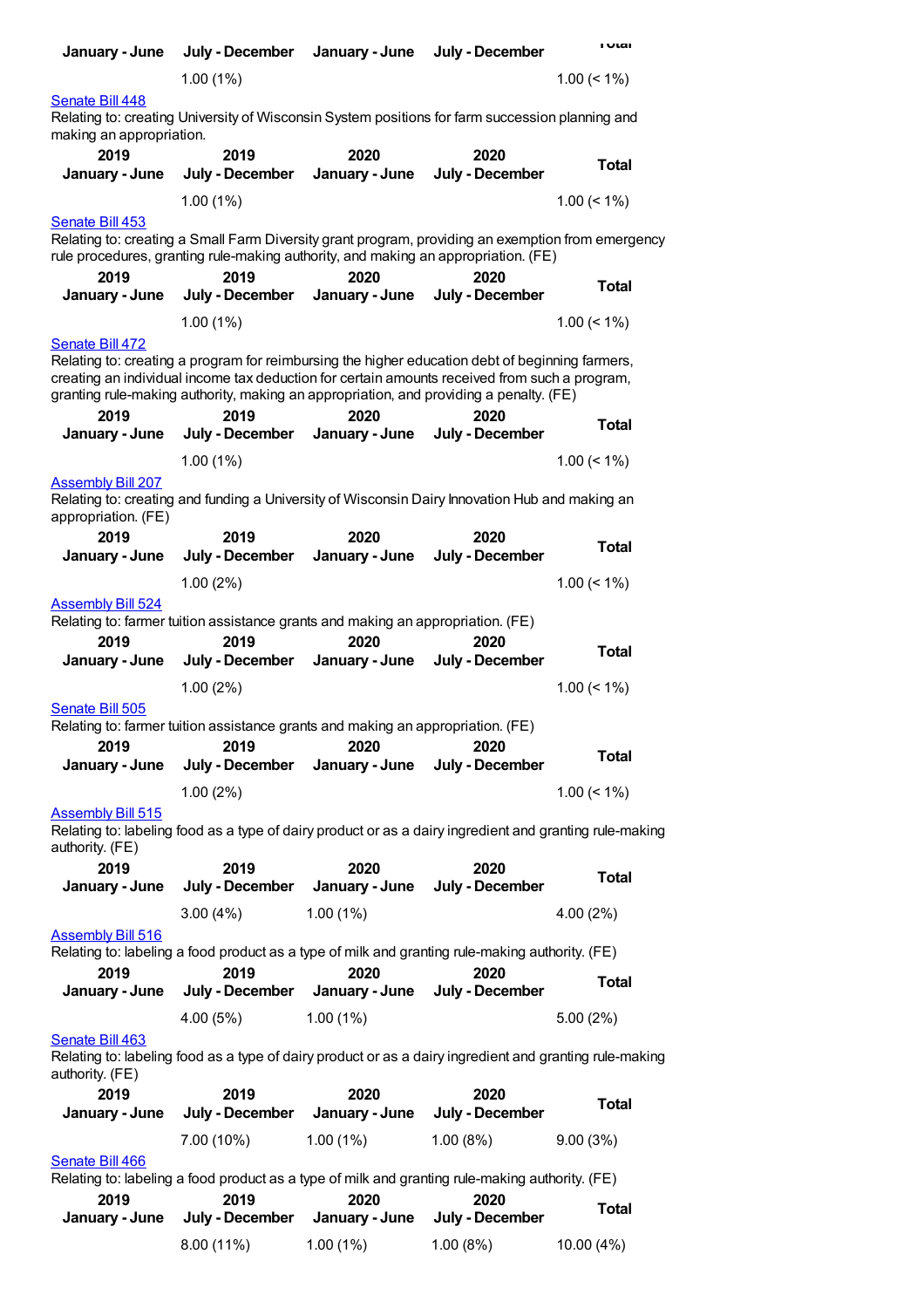#### [Assembly](https://lobbying.wi.gov/What/BillInformation/2019REG/Information/17616?tab=Efforts) Bill 747

Relating to: using milk producer affidavits to substantiate claims that a dairy product is free of synthetic bovine growth hormone.

| 2019                                                                             | 2019                    | 2020                           | 2020                                                                                                 | <b>Total</b>   |
|----------------------------------------------------------------------------------|-------------------------|--------------------------------|------------------------------------------------------------------------------------------------------|----------------|
| January - June                                                                   | July - December         | January - June                 | July - December                                                                                      |                |
|                                                                                  |                         | 1.00(1%)                       | 0.00(1%)                                                                                             | $1.00 \le 1\%$ |
| <b>Assembly Bill 874</b>                                                         |                         |                                | Relating to: requiring a study by the University of Wisconsin System of agricultural programs and    |                |
| issues. (FE)                                                                     |                         |                                |                                                                                                      |                |
| 2019                                                                             | 2019                    | 2020                           | 2020                                                                                                 | <b>Total</b>   |
| January - June                                                                   | July - December         | January - June                 | July - December                                                                                      |                |
|                                                                                  |                         | 1.00(1%)                       | 0.00(1%)                                                                                             | $1.00 \le 1\%$ |
| <b>Assembly Bill 875</b>                                                         |                         |                                | Relating to: modifying the medical care insurance subtraction for self-employed individuals. (FE)    |                |
| 2019                                                                             | 2019                    | 2020                           | 2020                                                                                                 |                |
| January - June                                                                   |                         | July - December January - June | July - December                                                                                      | <b>Total</b>   |
|                                                                                  |                         | 1.00(1%)                       | 0.00(1%)                                                                                             | $1.00 \le 1\%$ |
| <b>Assembly Bill 876</b>                                                         |                         |                                |                                                                                                      |                |
| an agricultural science and technology program. (FE)                             |                         |                                | Relating to: requiring the University of Wisconsin-Madison to conduct a research study on developing |                |
| 2019                                                                             | 2019                    | 2020                           | 2020                                                                                                 |                |
| January - June                                                                   |                         | July - December January - June | July - December                                                                                      | <b>Total</b>   |
|                                                                                  |                         | $1.00(1\%)$                    | 0.00(1%)                                                                                             | $1.00 \le 1\%$ |
| Senate Bill 563                                                                  |                         |                                |                                                                                                      |                |
| an appropriation. (FE)                                                           |                         |                                | Relating to: funding for certain extension services of the University of Wisconsin System and making |                |
| 2019                                                                             | 2019                    | 2020                           | 2020                                                                                                 |                |
| January - June                                                                   | July - December         | January - June                 | July - December                                                                                      | <b>Total</b>   |
|                                                                                  |                         | 1.00(1%)                       | $0.00(1\%)$                                                                                          | $1.00 \le 1\%$ |
| Senate Bill 818                                                                  |                         |                                |                                                                                                      |                |
| improvements and making an appropriation. (FE)                                   |                         |                                | Relating to: an income tax credit for the property taxes paid on agricultural buildings and          |                |
|                                                                                  |                         |                                |                                                                                                      |                |
| 2019                                                                             | 2019                    | 2020                           | 2020                                                                                                 |                |
| January - June                                                                   |                         | July - December January - June | July - December                                                                                      | <b>Total</b>   |
|                                                                                  |                         | 1.00(1%)                       | 0.00(1%)                                                                                             | $1.00 \le 1\%$ |
| <b>Assembly Bill 627</b>                                                         |                         |                                |                                                                                                      |                |
|                                                                                  |                         |                                | Relating to: funding for certain extension services of the University of Wisconsin System and making |                |
| an appropriation. (FE)<br>2019                                                   | 2019                    | 2020                           | 2020                                                                                                 |                |
| January - June                                                                   | July - December         | January - June                 | July - December                                                                                      | <b>Total</b>   |
|                                                                                  |                         | 2.00(2%)                       | 0.00(1%)                                                                                             | $2.00 \le 1\%$ |
| Senate Bill 685                                                                  |                         |                                |                                                                                                      |                |
|                                                                                  |                         |                                | Relating to: using milk producer affidavits to substantiate claims that a dairy product is free of   |                |
| synthetic bovine growth hormone.<br>2019                                         | 2019                    | 2020                           | 2020                                                                                                 |                |
| January - June                                                                   | July - December         | January - June                 | July - December                                                                                      | <b>Total</b>   |
|                                                                                  |                         | 2.00(2%)                       | $0.00(1\%)$                                                                                          | $2.00 \le 1\%$ |
| <b>Assembly Bill 873</b>                                                         |                         |                                |                                                                                                      |                |
|                                                                                  |                         |                                | Relating to: an income tax credit for the property taxes paid on agricultural buildings and          |                |
| improvements and making an appropriation. (FE)<br>2019                           | 2019                    | 2020                           | 2020                                                                                                 |                |
| January - June                                                                   | July - December         | January - June                 | July - December                                                                                      | <b>Total</b>   |
|                                                                                  |                         | 3.00(3%)                       | 0.00(1%)                                                                                             | $3.00(1\%)$    |
| January 2020 Special Session Assembly Bill 7                                     |                         |                                |                                                                                                      |                |
| Relating to: grants to dairy processing plants and making an appropriation. (FE) |                         |                                |                                                                                                      |                |
| 2019<br>January - June                                                           | 2019<br>July - December | 2020<br>January - June         | 2020<br>July - December                                                                              | <b>Total</b>   |
|                                                                                  |                         | 7.00 (7%)                      | 1.00(3%)                                                                                             | 8.00(3%)       |

Relating to: the Wisconsin Initiative for Dairy Exports and making an appropriation. (FE)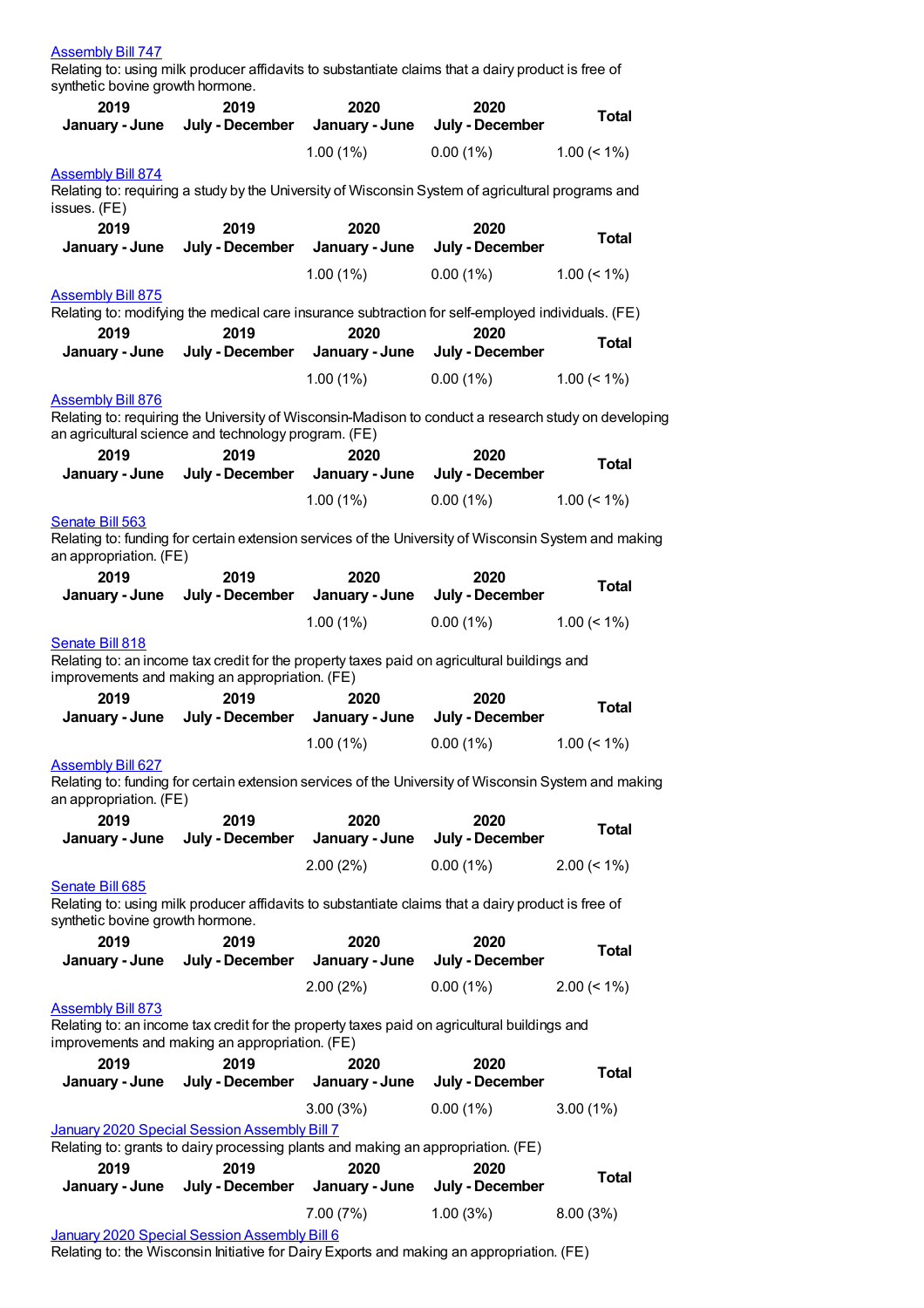| 2019 | 2019<br>January - June July - December | 2020     | 2020<br>January - June July - December | <b>Total</b> |
|------|----------------------------------------|----------|----------------------------------------|--------------|
|      |                                        | 8.00(8%) | $1.00(3\%)$                            | 9.00(3%)     |

## **Lobbying Effort On Budget Bill Subjects**

| Dept of Agriculture, Trade and Consumer Protection |                         |                        |                         |             |
|----------------------------------------------------|-------------------------|------------------------|-------------------------|-------------|
| 2019<br>January - June                             | 2019<br>July - December | 2020<br>January - June | 2020<br>July - December | Total       |
| 28.00 (41%)                                        | 5.00(7%)                |                        |                         | 33.00 (13%) |

## **Lobbying Effort On Administrtive Rulemaking Proceedings**

Department of Agriculture, Trade and Consumer Protection (ATCP) Laboratory [certification](https://lobbying.wi.gov/What/AdministrativeRuleInformation/2017REG/Information/5731?tab=Efforts) **2019 January - June July - December January - June July - December 2019 2020 2020 Total** 3.00 (4%) 3.00 (1%) Department of Agriculture, Trade and Consumer Protection (ATCP) Dairy product [advertising](https://lobbying.wi.gov/What/AdministrativeRuleInformation/2019REG/Information/7733?tab=Efforts) and labeling related synthetic bovine growth hormone **2019 January - June 2019 July - December January - June July - December 2020 2020 Total** 4.00 (5%) 3.00 (3%) 7.00 (3%) Department of Agriculture, Trade and Consumer Protection (ATCP) [Livestock](https://lobbying.wi.gov/What/AdministrativeRuleInformation/2015REG/Information/4881?tab=Efforts) facility siting **2019 January - June 2019 July - December 2020 January - June July - December 2020 Total** 15.00 (21%) 1.00 (1%) 16.00 (6%)

## **Lobbying Effort On Topics Not Yet Assigned A Bill Or Rule Number**

|             | <b>DATCP Secretary Brad Pfaff confirmation hearings.</b>                                      |          |                        |                |
|-------------|-----------------------------------------------------------------------------------------------|----------|------------------------|----------------|
| 2019        | 2019<br>January - June July - December January - June July - December                         | 2020     | 2020                   | <b>Total</b>   |
| 2.05(3%)    |                                                                                               |          |                        | $2.05 \le 1\%$ |
|             | Concerns with accurate and truthful label claims for butter products.                         |          |                        |                |
| 2019        | 2019<br>January - June July - December January - June July - December                         | 2020     | 2020                   | <b>Total</b>   |
| 6.83 (10%)  | 3.65(5%)                                                                                      | 5.19(5%) |                        | 15.67 (6%)     |
|             | Review all actions of the Wisconsin Dairy Task Force 2.0                                      |          |                        |                |
| 2019        | 2019<br>January - June July - December January - June July - December                         | 2020     | 2020                   | <b>Total</b>   |
| 15.70 (23%) | 2.19(3%)                                                                                      |          |                        | 17.89 (7%)     |
|             | Monitor the activities of the newly-formed DATCP Dairy Rules Advisory Cmte.                   |          |                        |                |
|             |                                                                                               |          |                        |                |
| 2019        | 2019                                                                                          | 2020     | 2020                   | <b>Total</b>   |
|             | January - June July - December January - June July - December                                 |          |                        |                |
|             | 2.19(3%)                                                                                      |          | $0.73(4%)$ 2.92 $(1%)$ |                |
|             | Three proposed bills not yet introduced pertaining to assisting new farmers (\$30,000 tuition |          |                        |                |
|             | forgiveness, grant program and UW Extension staff addition)                                   |          |                        |                |
| 2019        | 2019<br>January - June July - December January - June July - December                         | 2020     | 2020                   | <b>Total</b>   |
|             | 3.65(5%)                                                                                      |          |                        | 3.65(1%)       |
|             | Proposed legislation (not yet introduced) pertaining to the labeling of dairy products.       |          |                        |                |
| 2019        | 2019<br>January - June July - December January - June July - December                         | 2020     | 2020                   | <b>Total</b>   |